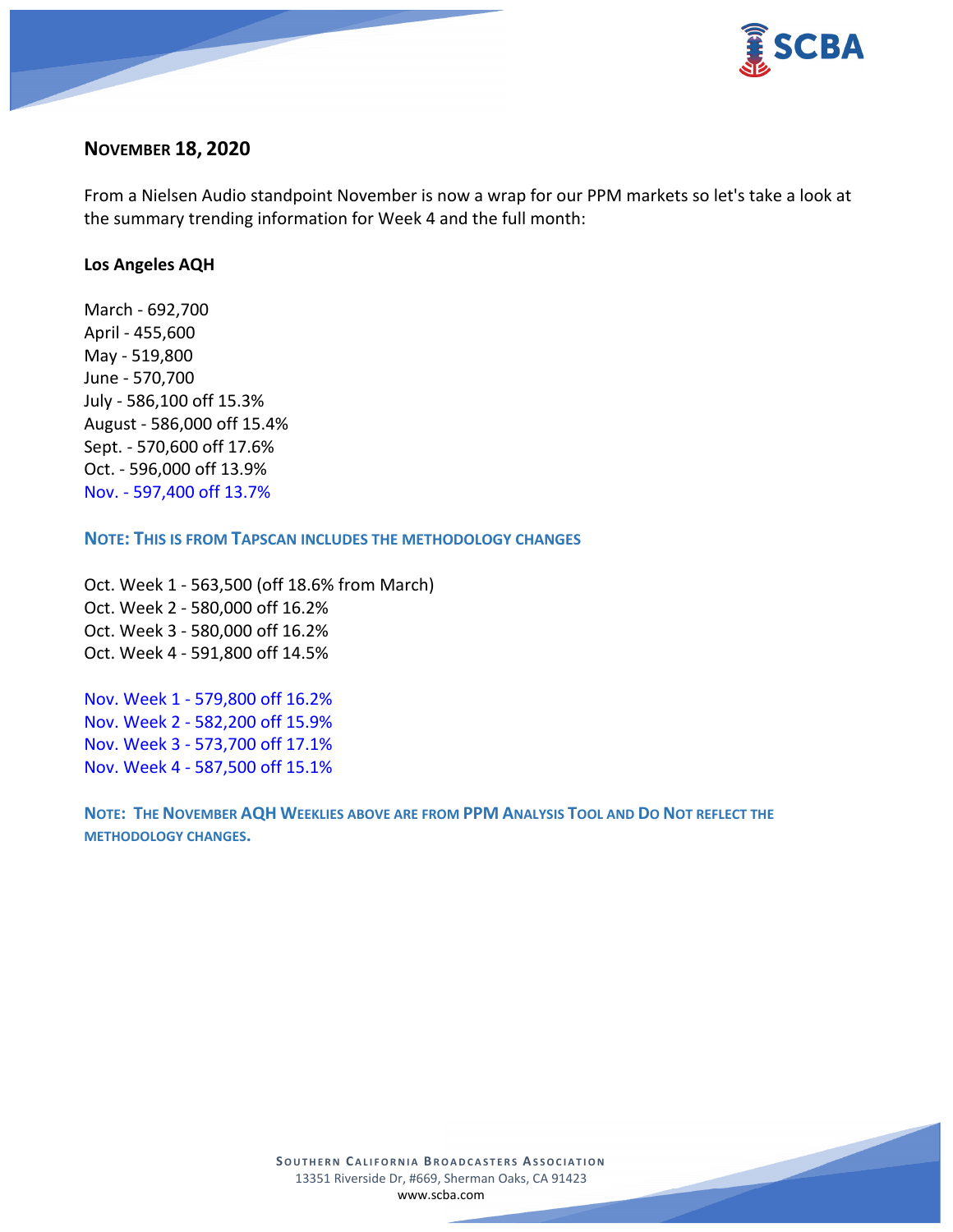

#### **Los Angeles Cume**

March - 10,611,300 April - 9,080,100 May - 9,572,200 June - 9,941,100 July - 10,089,600 off 4.9% August - 10,029,800 off 5.4% Sept. - 9,999,500 off 5.7% Oct. - 10,055,100 off 5.2% Nov. - 10,133,900 off 4.4%

Oct. Week 1 - 9,970,700 (Off 6% from March) Oct. Week 2 - 10,074,200 off 5% Oct. Week 3 - 10,155,500 off 4.6% Oct. Week 4 - 10,060,000 off 5.1%

Nov. Week 1 - 10,133,900 (off 4.4% from March) Nov. Week 2 - 10,216,200 off 3.7% Nov. Week 3 - 10,052,500 off 5.2% Nov. Week 4 - 10,132,900 off 4.5%

### **Riverside/San Bernardino AQH**

March - 128,900 April - 96,200 May - 105,000 June - 115,100 July - 108,600 off 15.7% August - 109,400 off 15.1% Sept. - 102,100 off 20.7% Oct. - 106,000 off 17.7% Nov. - 105,600 off 18%

**NOTE: THIS IS FROM TAPSCAN AND INCLUDES THE METHODOLOGY CHANGES.** 

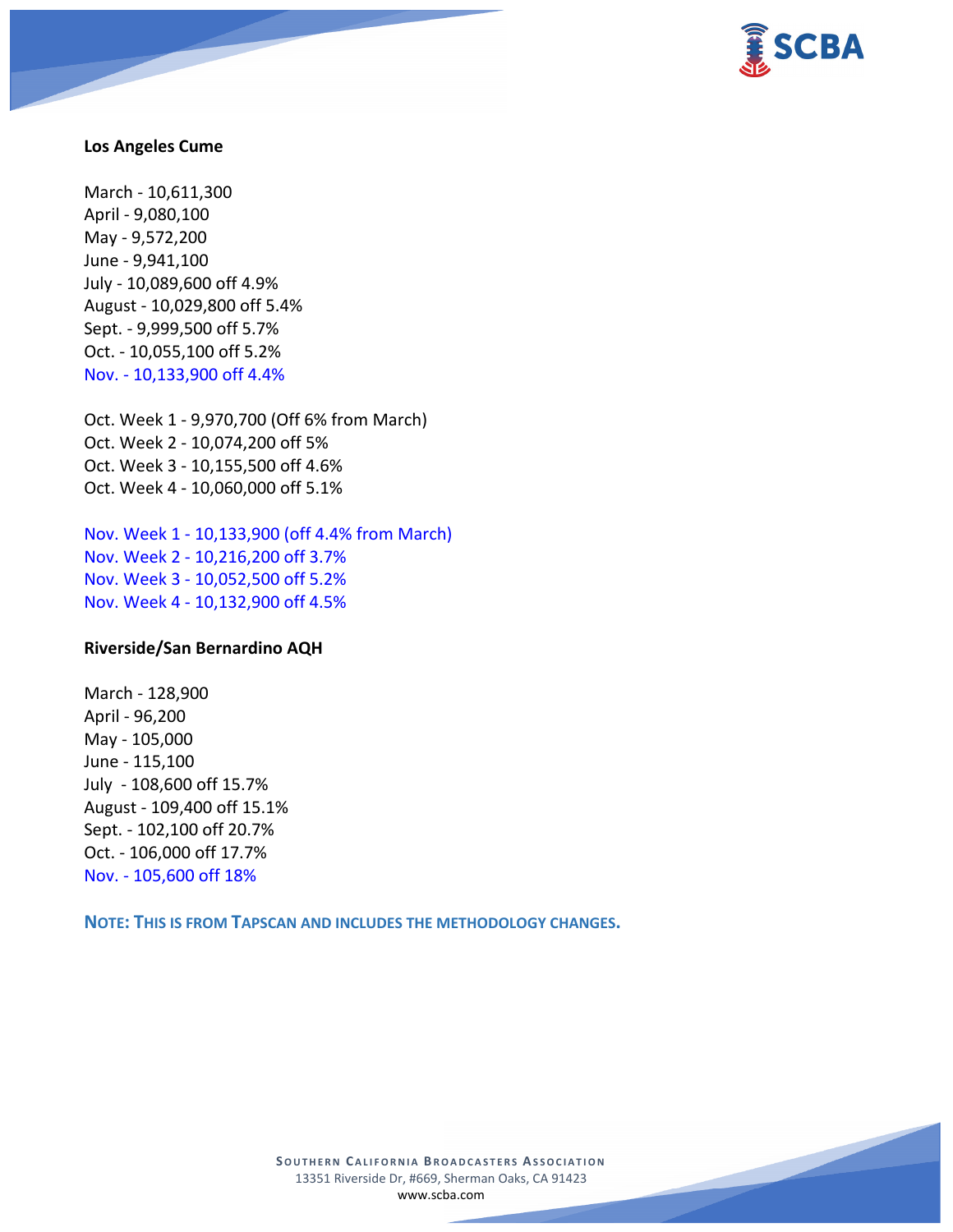

Oct. Week 1 - 104,600 (Off 18.8% from March) Oct. Week 2 - 104,600 off 18.8% Oct. Week 3 - 102,200 off 20.7% Oct. Week 4 - 101,000 off 21.6%

Nov Week 1 - 101,200 (off 21.4% from March) Nov. Week 2 - 100,000 off 22.4% Nov. Week 3 - 99,000 off 23.1% Nov. Week 4 - 106,500 off 17.3%

**NOTE: THE NOVEMBER AQH WEEKLIES ABOVE ARE FROM PPM ANALYSIS TOOL AND DO NOT REFLECT THE METHODOLOGY CHANGES.**

#### **Riverside/San Bernardino Cume**

March - 2,012,400 April - 1,727,400 May - 1,846,500 June - 1,924,800 July - 1,968,100 off 2.2% August - 1,948,500 off 3.1% Sept. - 1,909,800 off 5% Oct. - 1,891,200 off 6% Nov. - 1,901,700 off 5.5%

Oct. Week 1 - 1,916,000 (Off 4.7% from March) Oct. Week 2 - 1,889,200 off 6.1% Oct. Week 3 - 1,889,900 off 6% Oct. Week 4 - 1,869,700 off 7%

Nov. Week 1 - 1,883,100 (off 6.4% from March) Nov. Week 2 - 1,891,100 off 6% Nov. Week 3 - 1,902,800 off 5.4% Nov. Week 4 - 1,929,700 off 4.1%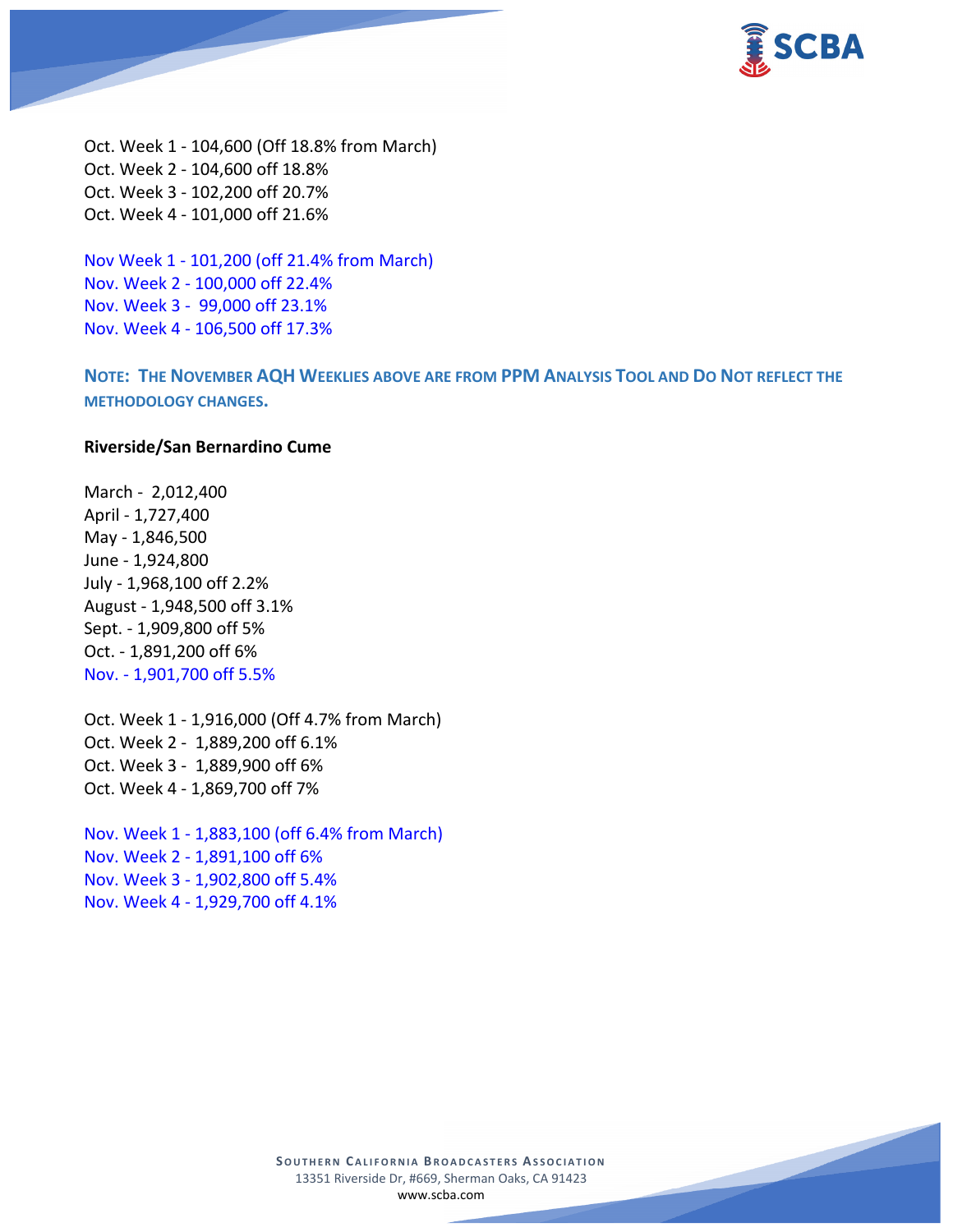

### **San Diego AQH**

March - 142,700 April - 98,000 May - 109,400 June - 120,100 July - 126,000 August - 128,500 (off 10% from March) Sept. - 125,000 (off 12.4% from March) Oct. - 126,800 (off 11.1% from March) Nov. - 129,300 (off 9.4% from March)

**NOTE: THIS IS FROM TAPSCAN AND INCLUDES THE METHODOLOGY CHANGES** 

Oct. Week 1 - 124,400 (off 12.8% from March) Oct. Week 2 - 121,000 off 15.2% Oct. Week 3 - 118,800 off 16.7% Oct. Week 4 - 125,400 off 12.1% from March

Nov. Week 1 - 119,900 (off 16% from March) Nov. Week 2 - 121,700 off 14.6% Nov. Week 3 - 125,700 off 11.9% Nov. Week 4 - 127,800 off 10.4%

**NOTE: THE NOVEMBER AQH WEEKLIES ABOVE ARE FROM PPM ANALYSIS TOOL AND DO NOT REFLECT THE METHODOLOGY CHANGES.**

### **San Diego Cume**

March - 2,549,000 April - 2,133,900 May - 2,303,400 June - 2,408,600 July - 2,438,900 August - 2,418,400 (off 5.1% from March) Sept. - 2,382,700 (off 6.5% from March) Oct. - 2,398,000 (off 5.9% from March) Nov. - 2,361,900 (off 7.3% from March)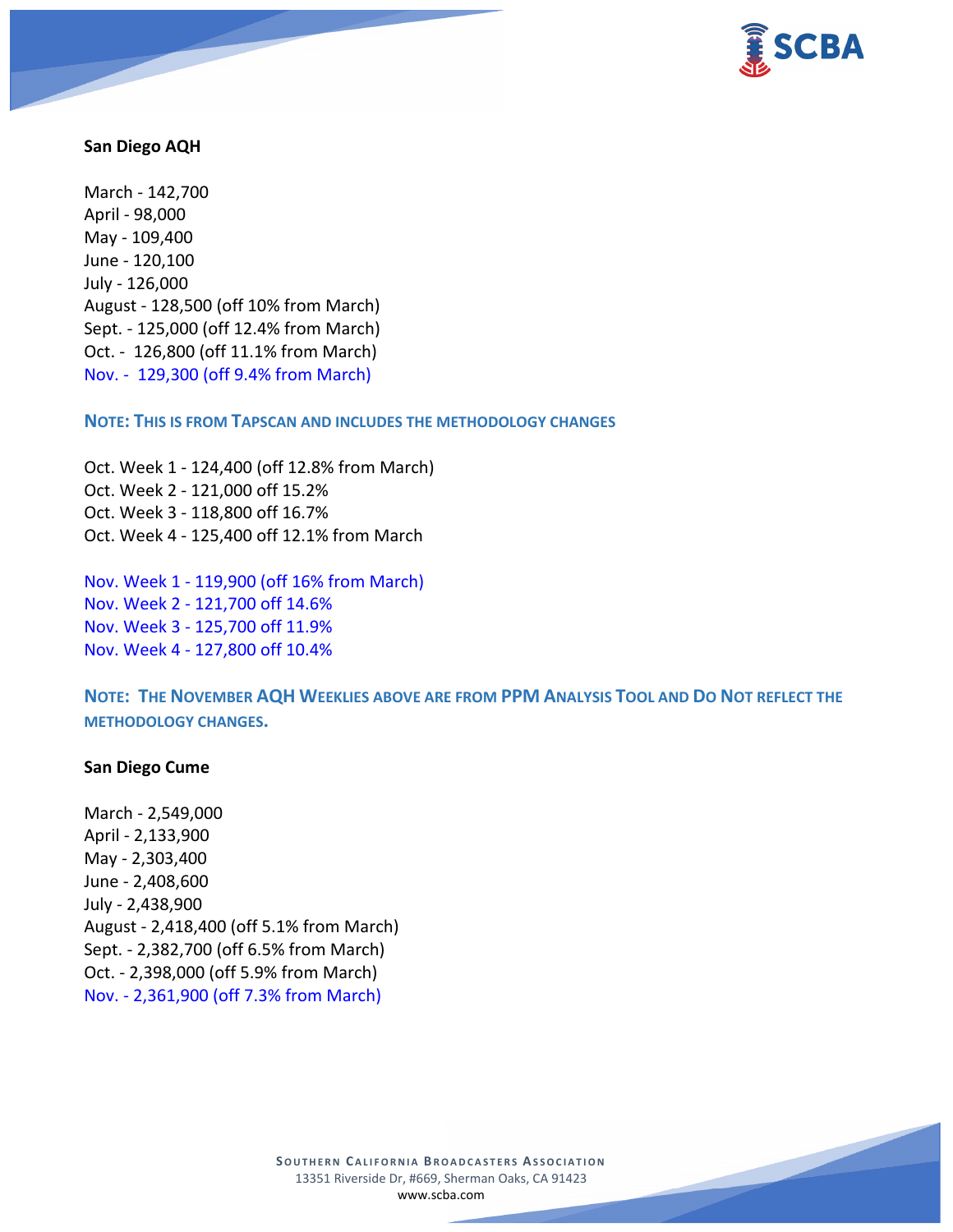

Oct. Week 1 - 2,409,400 (Off 5.4% from March) Oct. Week 2 - 2,433,200 (off 4.5%) Oct. Week 3 - 2,403,400 (off 5.7%) Oct. Week 4 - 2,346,200 (off 8.0%)

Nov. Week 1 - 2,324,800 (off 8.8% from March) Nov. Week 2 - 2,320,800 (off 9.0%) Nov. Week 3 - 2,408,500 (off 5.5%) Nov. Week 4 - 2,393,700 (off 6.1%)

There is a boat load of great information in these weeks curated lists of resources and articles so let the voyage begin:

## **RESOURCES AND ARTICLES OF INTEREST TO SALES AND ADVERTISERS:**

**Increased Radio Usage In COVID Era Among Media Trends Spotted By GroupM.** Inside Radio November 18, 2020 [http://www.insideradio.com/free/increased-radio-usage-in-covid-era-among-media-trends-spotted](http://www.insideradio.com/free/increased-radio-usage-in-covid-era-among-media-trends-spotted-by-groupm/article_6561b732-296b-11eb-bde8-e35bdf5a8f45.html)[by-groupm/article\\_6561b732-296b-11eb-bde8-e35bdf5a8f45.html](http://www.insideradio.com/free/increased-radio-usage-in-covid-era-among-media-trends-spotted-by-groupm/article_6561b732-296b-11eb-bde8-e35bdf5a8f45.html)

**It's Not Just Christmas Radio That Came Early This Year. So Have Holiday Shoppers.** Inside Radio (National Retail Federation) November 17, 2020 [http://www.insideradio.com/free/it-s-not-just-christmas-radio-that-came-early-this-year-so-have](http://www.insideradio.com/free/it-s-not-just-christmas-radio-that-came-early-this-year-so-have-holiday-shoppers/article_ff75c73c-28a3-11eb-91ff-f3c1e2a111fc.html)[holiday-shoppers/article\\_ff75c73c-28a3-11eb-91ff-f3c1e2a111fc.html](http://www.insideradio.com/free/it-s-not-just-christmas-radio-that-came-early-this-year-so-have-holiday-shoppers/article_ff75c73c-28a3-11eb-91ff-f3c1e2a111fc.html)

## **U.S. sales inch up in October, boosted by early holiday shopping, Prime Day**

Chain Store Age November 17, 2020 [https://chainstoreage.com/us-sales-inch-october-boosted-early-holiday-shopping-prime](https://chainstoreage.com/us-sales-inch-october-boosted-early-holiday-shopping-prime-day?oly_enc_id=8319H4585489H7M&utm_source=omeda&utm_medium=email&utm_campaign=NL_CSA+Day+Breaker&utm_keyword=)day?oly\_enc\_id=8319H4585489H7M&utm\_source=omeda&utm\_medium=email&utm\_campaign=NL [CSA+Day+Breaker&utm\\_keyword=](https://chainstoreage.com/us-sales-inch-october-boosted-early-holiday-shopping-prime-day?oly_enc_id=8319H4585489H7M&utm_source=omeda&utm_medium=email&utm_campaign=NL_CSA+Day+Breaker&utm_keyword=)

## **How Retailers Can Thrive in a Shopping Season Like No Other**

Harvard Business School November 17, 2020 [https://hbswk.hbs.edu/item/how-retailers-can-thrive-in-a-shopping-season-like-no](https://hbswk.hbs.edu/item/how-retailers-can-thrive-in-a-shopping-season-like-no-other?cid=spmailing-32780711-WK%20Newsletter%2011-18-2020%20(1)-November%2018,%202020)[other?cid=spmailing-32780711-WK%20Newsletter%2011-18-2020%20\(1\)-November%2018,%202020](https://hbswk.hbs.edu/item/how-retailers-can-thrive-in-a-shopping-season-like-no-other?cid=spmailing-32780711-WK%20Newsletter%2011-18-2020%20(1)-November%2018,%202020)

**FCC's Michelle Carey On Radio: 'Perhaps The Most Accessible Medium Of Our Time.'** Inside Radio November 17, 2020

[http://www.insideradio.com/free/fcc-s-michelle-carey-on-radio-perhaps-the-most-accessible-medium](http://www.insideradio.com/free/fcc-s-michelle-carey-on-radio-perhaps-the-most-accessible-medium-of-our-time/article_e0dbc844-2920-11eb-8802-b37dec2c04d8.html)[of-our-time/article\\_e0dbc844-2920-11eb-8802-b37dec2c04d8.html](http://www.insideradio.com/free/fcc-s-michelle-carey-on-radio-perhaps-the-most-accessible-medium-of-our-time/article_e0dbc844-2920-11eb-8802-b37dec2c04d8.html)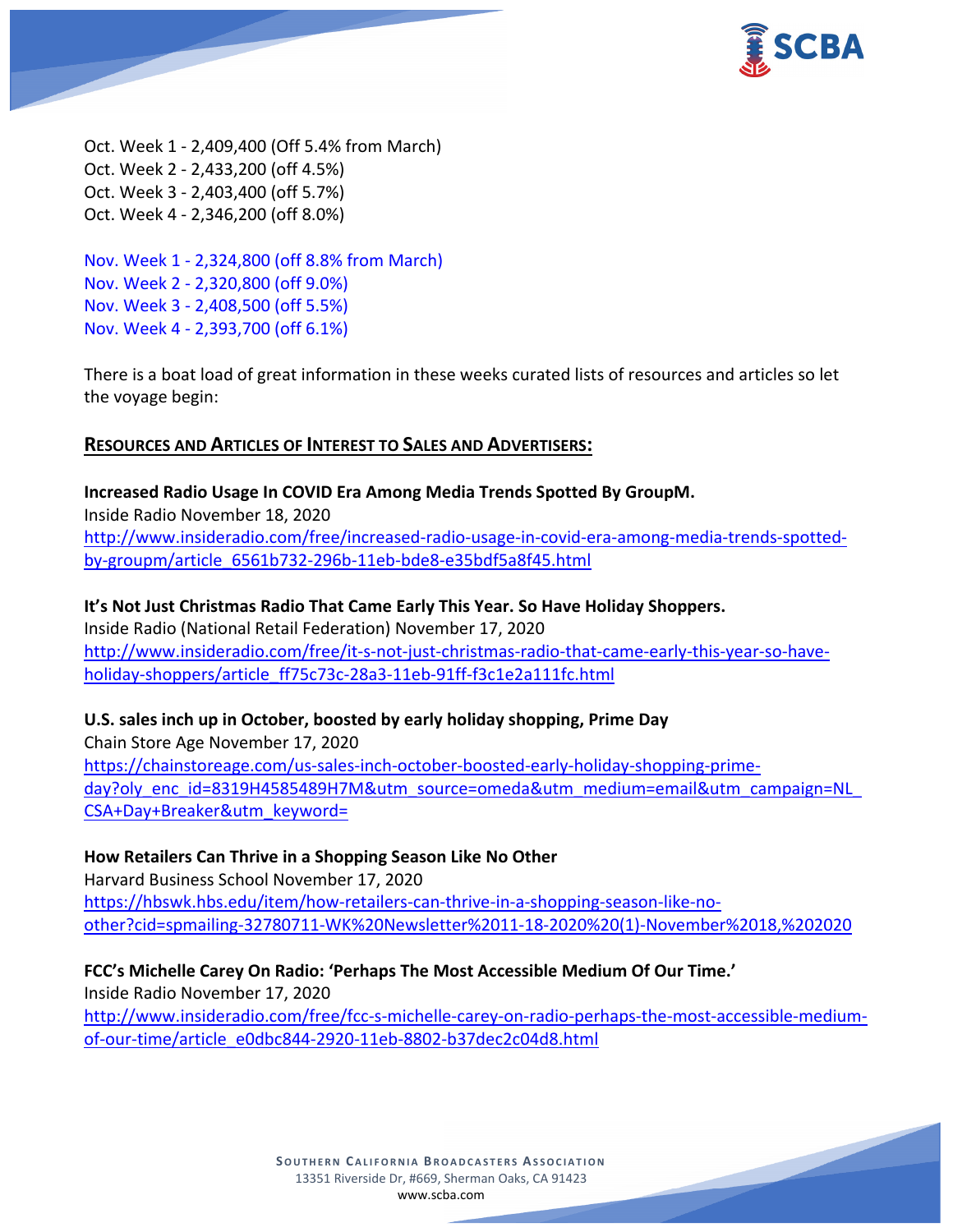

**Brands Need to Refine Their Empathy Messaging If They Hope to Reach Consumers 'We're here for you' messages are no longer enough** ADWEEK November 17, 2020 [https://www.adweek.com/digital/brands-refine-empathy-messages-reach](https://www.adweek.com/digital/brands-refine-empathy-messages-reach-customers/?utm_content=position_4&utm_source=postup&utm_medium=email&utm_campaign=BrandMarketing_Newsletter_201117160146&recip_id=1385784&lyt_id=1385784)[customers/?utm\\_content=position\\_4&utm\\_source=postup&utm\\_medium=email&utm\\_campaign=Bra](https://www.adweek.com/digital/brands-refine-empathy-messages-reach-customers/?utm_content=position_4&utm_source=postup&utm_medium=email&utm_campaign=BrandMarketing_Newsletter_201117160146&recip_id=1385784&lyt_id=1385784) [ndMarketing\\_Newsletter\\_201117160146&recip\\_id=1385784&lyt\\_id=1385784](https://www.adweek.com/digital/brands-refine-empathy-messages-reach-customers/?utm_content=position_4&utm_source=postup&utm_medium=email&utm_campaign=BrandMarketing_Newsletter_201117160146&recip_id=1385784&lyt_id=1385784)

## **8 Holiday Marketing Campaign Ideas for eCommerce**

Social Media Today November 17, 2020 [https://www.socialmediatoday.com/news/8-holiday-marketing-campaign-ideas-for](https://www.socialmediatoday.com/news/8-holiday-marketing-campaign-ideas-for-ecommerce/589136/)[ecommerce/589136/](https://www.socialmediatoday.com/news/8-holiday-marketing-campaign-ideas-for-ecommerce/589136/)

**Radio Listeners More Likely To Increase Holiday Spending In 2020, Says Nielsen Survey.** Inside Radio (Nielsen Audio Study) November 17, 2020 [http://www.insideradio.com/free/radio-listeners-more-likely-to-increase-holiday-spending-in-2020](http://www.insideradio.com/free/radio-listeners-more-likely-to-increase-holiday-spending-in-2020-says-nielsen-survey/article_a267e498-28a4-11eb-bbd2-eb348fd7e386.html) [says-nielsen-survey/article\\_a267e498-28a4-11eb-bbd2-eb348fd7e386.html](http://www.insideradio.com/free/radio-listeners-more-likely-to-increase-holiday-spending-in-2020-says-nielsen-survey/article_a267e498-28a4-11eb-bbd2-eb348fd7e386.html)

**The Home Depot Swarms Radio** Radio Ink November 16, 2020 [https://radioink.com/2020/11/16/the-home-depot-swarms](https://radioink.com/2020/11/16/the-home-depot-swarms-radio/?vgo_ee=g4MdIIvetgiR1mkR7kijJ4BI1h38V58Ke8bVrp%2FmcsM%3D)[radio/?vgo\\_ee=g4MdIIvetgiR1mkR7kijJ4BI1h38V58Ke8bVrp%2FmcsM%3D](https://radioink.com/2020/11/16/the-home-depot-swarms-radio/?vgo_ee=g4MdIIvetgiR1mkR7kijJ4BI1h38V58Ke8bVrp%2FmcsM%3D)

**Home Depot Q3 same-store sales surge; to make permanent wage increase**

Chain Store Age November 17, 2020 <https://chainstoreage.com/home-depot-q3-same-store-sales-surge-make-permanent-wage-increases>

**AS AD SPENDING PICKS UP, BRANDS NEED TO BALANCE AWARENESS AND ACTIVATION STRATEGIES**

Nielsen Audio Study October 29, 2020 [https://www.nielsen.com/us/en/insights/article/2020/as-ad-spending-picks-up-brands-need-to](https://www.nielsen.com/us/en/insights/article/2020/as-ad-spending-picks-up-brands-need-to-balance-awareness-and-activation-strategies/)[balance-awareness-and-activation-strategies/](https://www.nielsen.com/us/en/insights/article/2020/as-ad-spending-picks-up-brands-need-to-balance-awareness-and-activation-strategies/)

**The Dilemma of Annuals** Radio Ink (Charlie Sislen) November 16, 2020 [https://radioink.com/2020/11/16/the-dilemma-of](https://radioink.com/2020/11/16/the-dilemma-of-annuals/?vgo_ee=g4MdIIvetgiR1mkR7kijJ4BI1h38V58Ke8bVrp%2FmcsM%3D)[annuals/?vgo\\_ee=g4MdIIvetgiR1mkR7kijJ4BI1h38V58Ke8bVrp%2FmcsM%3D](https://radioink.com/2020/11/16/the-dilemma-of-annuals/?vgo_ee=g4MdIIvetgiR1mkR7kijJ4BI1h38V58Ke8bVrp%2FmcsM%3D)

**How to Land a Meeting with a Prospect in 3 Steps** SalesFuel November 14, 2020 <https://salesfuel.com/how-to-land-a-meeting-with-a-prospect-in-3-steps/>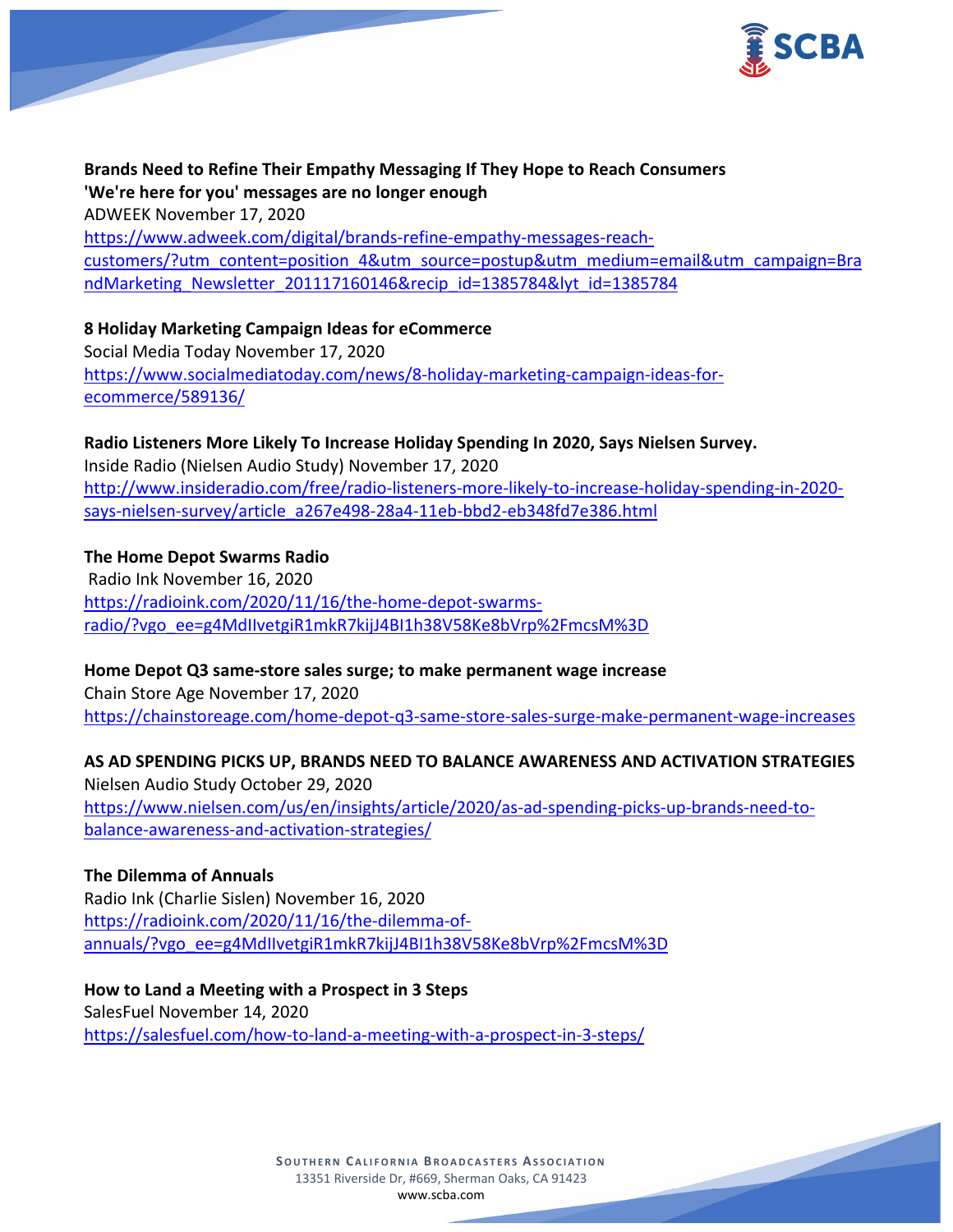

**Writing Emails that Will Actually Get Responses** SalesFuel November 14, 2020 <https://salesfuel.com/writing-emails-that-will-actually-get-responses/>

**Inside Info: Daytime Radio Seen As Way To Capture Ears of Workers.** Inside Radio (Media Audit) November 13, 2020 [http://www.insideradio.com/free/inside-info-daytime-radio-seen-as-way-to-capture-ears-of](http://www.insideradio.com/free/inside-info-daytime-radio-seen-as-way-to-capture-ears-of-workers/article_dbe45348-257d-11eb-b11a-7fe0dd71a666.html)[workers/article\\_dbe45348-257d-11eb-b11a-7fe0dd71a666.html](http://www.insideradio.com/free/inside-info-daytime-radio-seen-as-way-to-capture-ears-of-workers/article_dbe45348-257d-11eb-b11a-7fe0dd71a666.html)

# **RESOURCES AND ARTICLES OF INTEREST TO MANAGERS FOR PLANNING AND FORECASTING:**

**NIELSEN AT PODCAST MOVEMENT 2020: OPPORTUNITIES IN A SKYROCKETING INDUSTRY** Nielsen Scarborough/IAB November 17, 2020 [https://www.nielsen.com/us/en/news-center/2020/nielsen-at-podcast-movement-2020](https://www.nielsen.com/us/en/news-center/2020/nielsen-at-podcast-movement-2020-opportunities-in-a-skyrocketing-industry/) [opportunities-in-a-skyrocketing-industry/](https://www.nielsen.com/us/en/news-center/2020/nielsen-at-podcast-movement-2020-opportunities-in-a-skyrocketing-industry/)

**YouTube targets music fans with new audio ad format** TechCrunch November 17, 2020 <https://techcrunch.com/2020/11/17/youtube-targets-music-fans-with-new-audio-ad-format/>

**2020's Biggest US Forecasting Shocks A Year of Recalculations Brought About by COVID-19** eMarketer November 17, 2020 <https://www.emarketer.com/content/2020s-biggest-us-forecasting-shocks?ecid=NL1001>

# **Why Personal Assistants Will Continue To Have A Larger Role In Finding Radio.**

Inside Radio November 17, 2020 [http://www.insideradio.com/free/why-personal-assistants-will-continue-to-have-a-larger-role-in](http://www.insideradio.com/free/why-personal-assistants-will-continue-to-have-a-larger-role-in-finding-radio/article_d3138504-296a-11eb-b145-df6226b57b4d.html)[finding-radio/article\\_d3138504-296a-11eb-b145-df6226b57b4d.html](http://www.insideradio.com/free/why-personal-assistants-will-continue-to-have-a-larger-role-in-finding-radio/article_d3138504-296a-11eb-b145-df6226b57b4d.html)

Here is the link to the full eMarketer report: <https://www.emarketer.com/content/voice-assistant-and-smart-speaker-users-2020?ecid=NL1001>

**Blame it All on COVID** Radio Ink November 17, 2020 [https://radioink.com/2020/11/17/blame-it-all-on](https://radioink.com/2020/11/17/blame-it-all-on-covid/?vgo_ee=g4MdIIvetgiR1mkR7kijJ4BI1h38V58Ke8bVrp%2FmcsM%3D)[covid/?vgo\\_ee=g4MdIIvetgiR1mkR7kijJ4BI1h38V58Ke8bVrp%2FmcsM%3D](https://radioink.com/2020/11/17/blame-it-all-on-covid/?vgo_ee=g4MdIIvetgiR1mkR7kijJ4BI1h38V58Ke8bVrp%2FmcsM%3D)

**Political Revenue Reached New Heights At Radio In 2020.** Inside Radio November 16, 2020 [http://www.insideradio.com/free/political-revenue-reached-new-heights-at-radio-in-](http://www.insideradio.com/free/political-revenue-reached-new-heights-at-radio-in-2020/article_b6c6146c-27de-11eb-9cbd-c36aa89fa6dd.html)[2020/article\\_b6c6146c-27de-11eb-9cbd-c36aa89fa6dd.html](http://www.insideradio.com/free/political-revenue-reached-new-heights-at-radio-in-2020/article_b6c6146c-27de-11eb-9cbd-c36aa89fa6dd.html)

> **SOUTHERN CALIFORNIA BROADCASTERS ASSOCIATION** 13351 Riverside Dr, #669, Sherman Oaks, CA 91423 [www.scba.com](http://www.scba.com/)